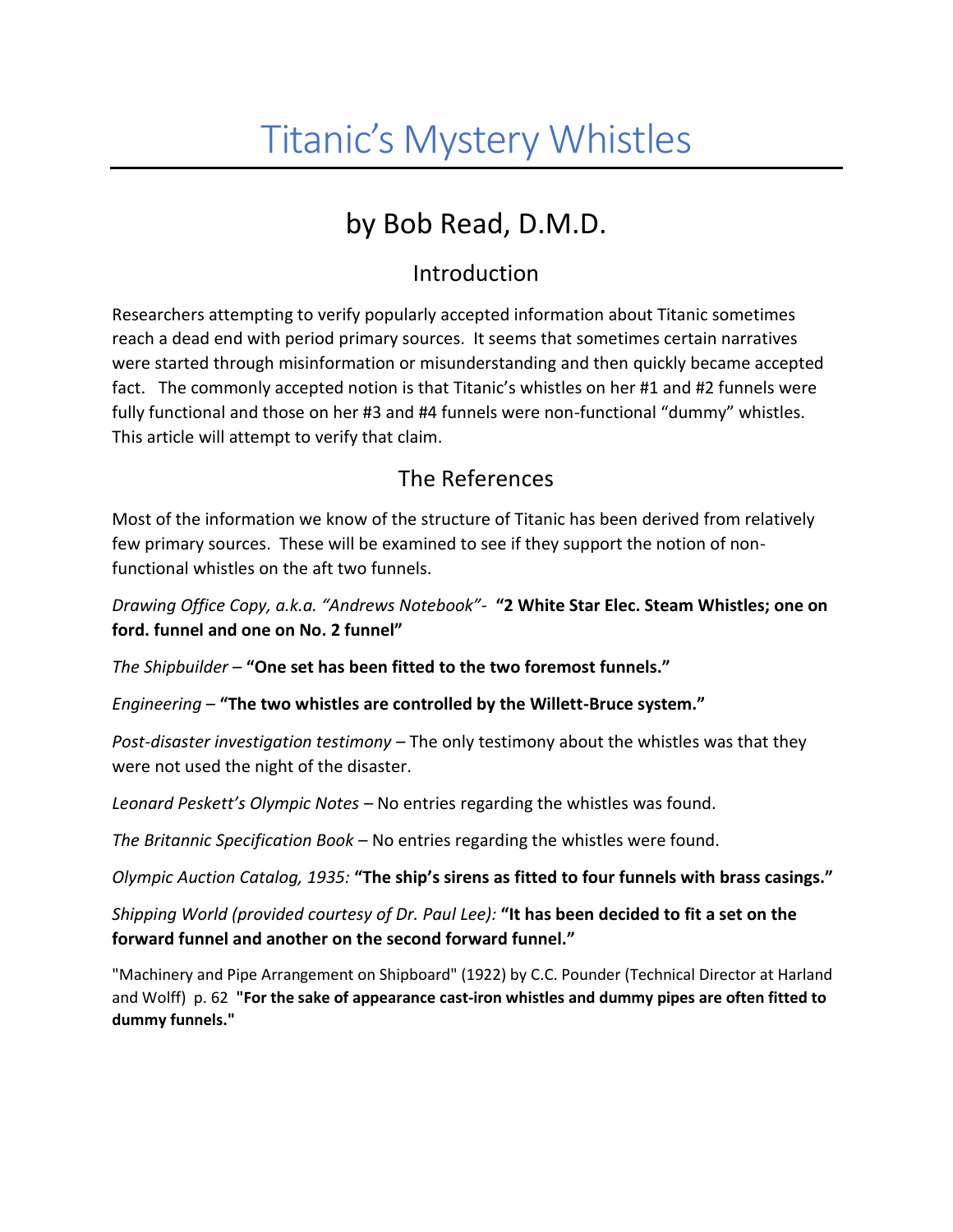If there are any other primary period references, they have as yet not surfaced. The C.C. Pounder reference is the most persuasive that the aft two whistles were non-functional. His reference to whistles attached to dummy funnels would seem to point to the Olympic class ships since he was employed at H&W.

### Wreck Evidence

The only evidence we have that there was a difference between the forward two funnels and the aft two funnels is one of the whistle dome recovered from one of the aft two funnels. This dome is shown in Figure 1.



Figure 1

One of the whistle domes recovered from one of the forward two funnels is shown in Figure 2.